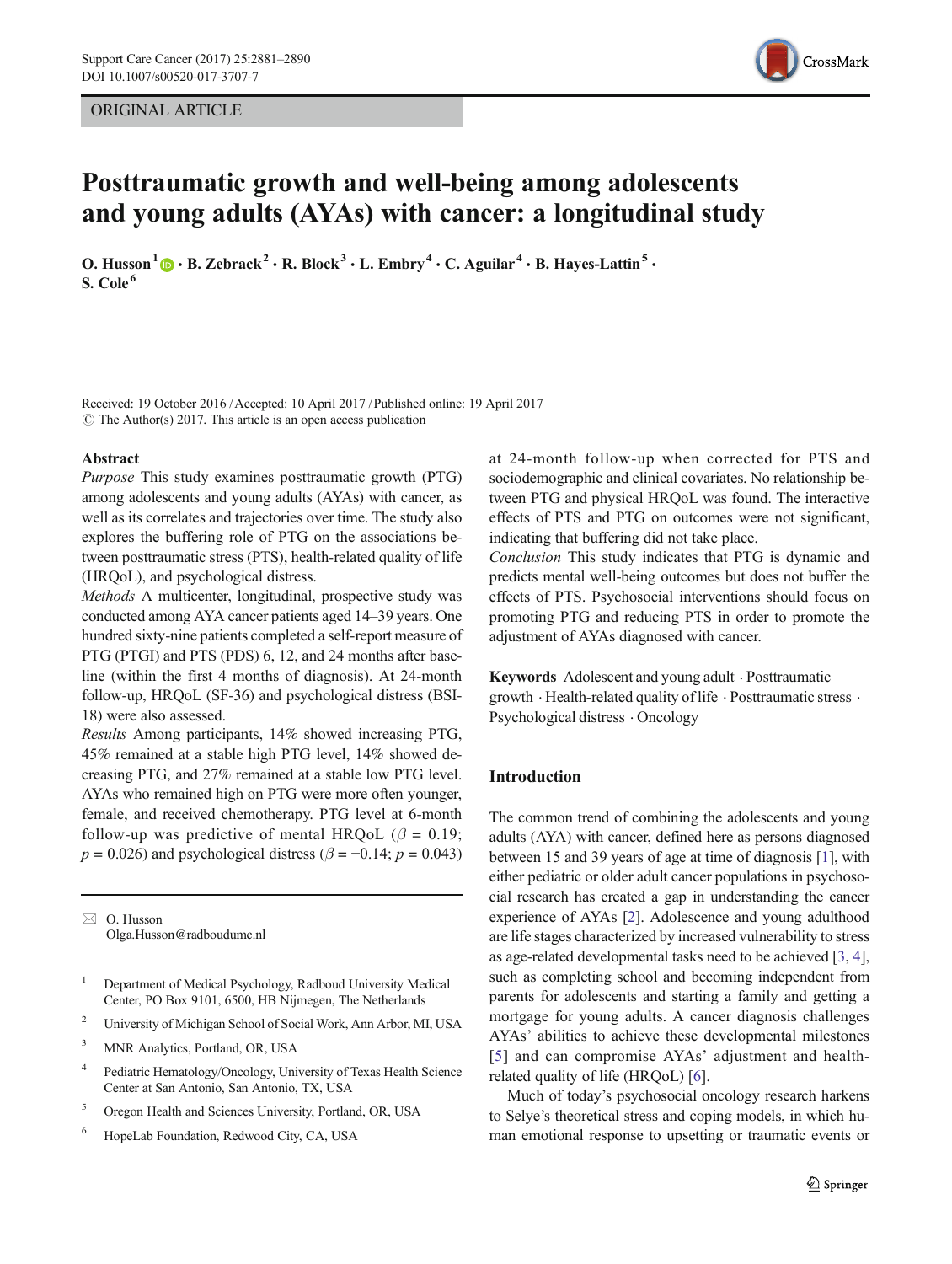conditions may be experienced as "distress" (negative) or "eustress" (positive) [\[7](#page-8-0)]. Subsequent applications of stress coping theory to investigations of patients' psychosocial adaptation to cancer suggest that it is theoretically possible to experience both positive and negative responses to cancer simultaneously. Tedeschi and Calhoun have conceptualized positive adaptation to traumatic life events, including serious illness, as posttraumatic growth (PTG) [\[8](#page-8-0), [9](#page-8-0)]. Positive changes reported by some cancer survivors have included a greater sense of closeness to others, higher appreciation of everyday life, recognition of new possibilities in life, a sense of personal strength, and deeper spirituality [[10\]](#page-8-0). In a semi-structured interview study of AYAs' diagnosed and treated for cancer [\[11\]](#page-8-0), two recurrent themes emerged: (1) loss of control resulting in a sense of frustration and anger and (2) benefit finding such as improved personal attributes and strengthened relationships. All but one participant reported that they experienced at least one positive aspect of being treated for cancer. Quantitative research examining the prevalence of PTG in AYA cancer populations is scarce but suggests that most AYA cancer patients report some PTG [\[12](#page-8-0)–[16\]](#page-8-0).

There is controversy in the literature about how to conceptualize PTG: as an outcome of coping with a stressful life event similar to well-being [\[17](#page-8-0)] or as a process of coping with adversity, which may lead to positive adjustment [[18\]](#page-8-0) but is conceptually distinct from it. Findings regarding the relationships between PTG and well-being in cancer patients have been inconsistent; some studies have found positive (curvilinear) correlations with adjustment outcomes, while others find negative relations or even null findings [\[10](#page-8-0), [19\]](#page-8-0). Several hypotheses may explain these inconsistencies including varying PTG levels over time within individuals. However, another possible explanation for these inconsistencies is that PTG may influence well-being not only as a direct effect but also through a stress-buffering mechanism. The ability to identify positive aspects of their cancer experience may help to protect patients from the adverse effects of cancer and its treatment. For example, a study of breast cancer patients showed that PTG moderated relationships between posttraumatic stress (PTS) and both psychological distress and HRQoL [[20\]](#page-8-0). These authors suggested that PTG may help patients to reinterpret and accept the threatening aspects of the experience, thus restoring a sense of security and lessening the impact of PTS symptoms on well-being.

Prior investigations indicated that 39–48% of AYA cancer patients report PTS symptoms [\[21,](#page-8-0) [22\]](#page-8-0), and that these symptoms negatively impact HRQoL and psychological distress [\[23\]](#page-8-0). It is therefore important to know if PTG is simply an outcome or if it can also act as a stress-buffering process. Considering the gaps in our understanding of PTG among AYAs with cancer, the aims of this study are to (1) examine trajectories of PTG over time, (2) identify the correlates that distinguish PTG trajectories, (3) determine the predictive

value of PTG on HRQoL and psychological distress, and (4) examine the buffering role of PTG on the association between PTS and HRQoL and psychological distress. Findings will help health care providers readily identify AYAs who may benefit from targeted interventions that not only aim to reduce psychological distress but also promote positive adaptation and growth.

# Methods

#### Design, procedure, and patients

A prospective, longitudinal, multisite study was conducted to examine HRQoL outcomes over 2 years in AYA patients recently diagnosed with cancer. Baseline data were collected within the first 4 months of diagnosis and subsequently at 6, 12, and 24 months after the baseline survey. The current study focuses on assessments of PTG administered at the three follow-up points. Eligibility criteria included patients aged 14 (and anticipated to turn 15 years old during treatment) through 39 years, with a first diagnosis of any form of invasive cancer, and the ability to read and understand English or Spanish. Participating institutions included three pediatric care institutions and two university-affiliated adult care medical institutions. Research staff at each institution monitored clinic rosters and subsequently identified and approached a total of 286 eligible patients over a 25-month period. Fifty-eight patients did not provide consent, either because they refused participation or because physicians denied access to patients who were too sick to participate. An additional 12 AYAs did not return a completed survey after providing consent, and one died before completing the baseline survey. Overall participation rate was 75% ( $n = 215$ ). Institutional Review Board approval was obtained from each participating site and coordinating center. Informed consent and/or assent was obtained from patients and parents.

#### Measures

Posttraumatic growth was measured by the Posttraumatic Growth Inventory (PTGI) [\[24](#page-8-0)] at 6- (T1), 12- (T2), and 24 month (T3) follow-up. Twenty-one items were assessed on a 6-point ordinal scale ranging from 0 (no change at all) to 5 (very great change) for 5 subscales: new possibilities (5 items), relating to others (7 items), personal strength (4 items), spiritual change (2 items), and appreciation of life (3 items). Cancer diagnosis was stated in the question stem as the reference for endorsing items. Scores for each of the five subscales were derived by summing response values, and all items were totaled to determine an overall summated PTGI score, ranging from 0 to 105. Higher scores indicated greater growth. We also computed the proportions of participants endorsing single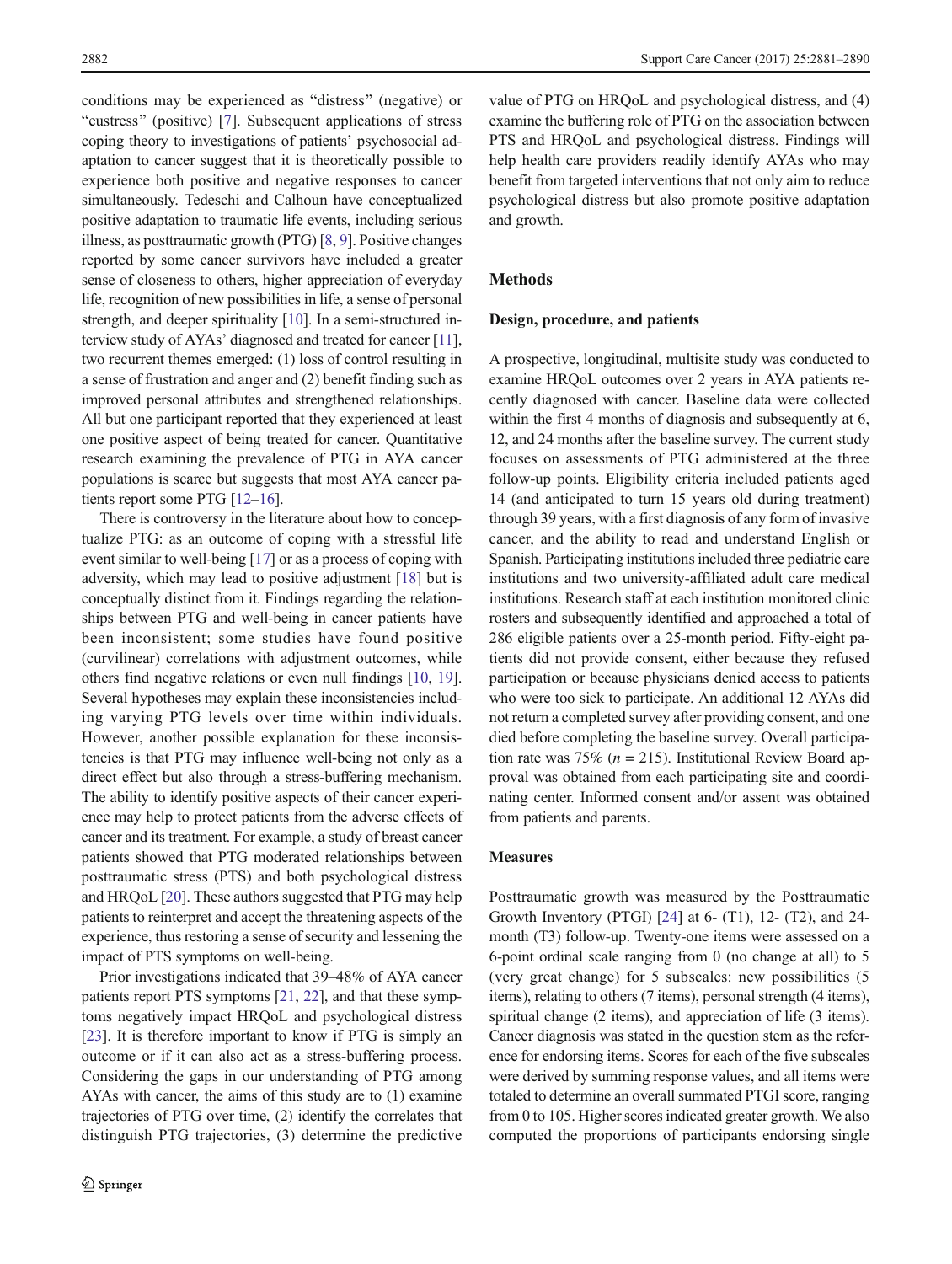items at a moderate or great level (item score ≥ 3) to be able to characterize the most common and frequent forms of PTG [\[25\]](#page-8-0) and used a cut-off of  $\geq 63$  to classify low vs. high PTG levels as was done in previous studies [\[26](#page-8-0)–[28\]](#page-8-0). Cronbach's alpha ranged from .84 to .91 for the 5 subscales of the PTGI. Cronbach's α was 0.95 for the overall score.

Social support was measured at baseline (T0) with the Medical Outcomes Survey Social Support survey, which is a 19-item questionnaire assessing the degree to which a chronically ill patient perceives availability of functional social support [\[29\]](#page-8-0).

Posttraumatic stress symptoms were assessed at 6-, 12, and 24-month follow-up using the Posttraumatic Stress Diagnostic Scale (PDS) [[30](#page-8-0)]. This measure includes 17 questions covering three categories of symptoms: re-experiencing (5 items), avoidance (7 items), and arousal (5 items). We adapted the items in the PDS by replacing the word "trauma" with "cancer" in order to specifically investigate cancer-related PTSS. Item scores are summed to derive an overall posttraumatic stress severity score ranging from 0 to 51.

Health-related quality of life (HRQoL) was measured at 24 month follow-up (T3) by the Medical Outcomes Study Short Form-36 Health Survey (SF-36) [\[31](#page-9-0)]. Two higher order component scores were calculated, one for physical health (Physical Component Score (PCS)) and one for mental health (Mental Component Score (MCS)). Based on 1998 US population data, raw scores of MCS and PCS are transformed into T scores ranging from 0 to 100, with higher scores representing better HRQoL.

Psychological distress was assessed at 24-month (T3) follow-up with the Brief Symptom Inventory-18 (BSI-18), which contains 18 self-report items [[32\]](#page-9-0) and comprises a Global Symptom Index (GSI). Raw scores for the GSI were converted to age- and sex-adjusted T scores for comparison to non-patient community norms (mean, 50; standard deviation, 10). Higher scores indicate greater distress.

Sociodemographic information, including age, sex, race, employment/school status, and relationship/marital status, was reported by patients. Clinical data obtained from medical charts included type of cancer, types of treatment (chemotherapy, radiation, and surgery), and treatment status (on versus off treatment). Surveillance, Epidemiology, and End Results (SEER) codes were used to categorize cancer type into severity of disease [\[33](#page-9-0)]. In addition, via self-report at baseline and 24-month follow-up, a symptom checklist, derived by the investigators, elicited subject endorsement of 11 common treatment-related side effects during the past month (i.e., shortness of breath; problems with memory, attention, or concentration; frequent or severe stomach pain, pain in your chest (heartburn), or indigestion; ringing in the ears; pain in your joints; weight loss; frequent fevers; lack of sleep or trouble sleeping; frequent tiredness or fatigue; frequent mouth sores that impact eating and drinking; frequent headaches), which were summed and considered in statistical analyses.

#### Statistical analyses

All statistical analyses were performed using SPSS software, version 22.0 (SPSS Inc., Chicago IL), and two-sided  $p$  values of <0.05 were considered statistically significant.

Differences in sociodemographic and clinical characteristics between patients who completed at least two follow-up questionnaires and those who did not were compared with chisquare or ANOVA, where appropriate. Patients who did not complete two follow-up questionnaires were excluded from further analyses.

Descriptive statistics were used to describe the mean PTG overall and subscale scores. Mean differences over time in PTG total and subscale scores were analyzed with pairedsample *t* tests. Thereafter, each respondent was assigned to a PTG trajectory group on the basis of PTGI total scores at each of three time points (6-, 12, and 24-month follow-up). AYAs whose PTG scores were  $\geq 63$  [26–28] at all three time points were assigned to the high PTG group. Those whose scores exceeded the threshold only at 24-month follow-up, or at 12- and 24-month follow-up, were assigned to the increasing PTG group. Those whose scores exceeded threshold only at 6 month follow-up, or at 6- and 12-month follow-up, were assigned to the decreasing PTG group. AYAs whose scores never reached the threshold were assigned to the low PTG group. Six patients had missing values at 12- or 24-month follow-up and were excluded from analysis.

To examine differences in sociodemographic, clinical, and psychosocial characteristics between the four groups, chisquare or ANOVA was used, where appropriate.

To determine the predictive and buffering value of PTG, three multiple hierarchical linear regression equations were estimated, one for each outcome (mental HRQoL, physical HRQoL, psychological distress), in four separate steps: (1) the control variables previously correlated at a significant level  $(p < 0.10)$  with the outcome measures, (2) adding PTS (mean centered), (3) adding PTG (mean centered), and (4) adding the interaction term  $PTS \times PTG$ .

#### Results

#### Characteristics of the study population

The demographic and clinical characteristics of 169 participants who completed at least two follow-up surveys are summarized in Table [1](#page-3-0). Of the 46 non-respondents, 28 were deceased (60.9%). Respondents were younger, more often received chemotherapy, and were on treatment at baseline compared to non-respondents and deceased patients. Nonrespondents had a better overall survival expectation (based on 5-year survival data for each specific cancer type) compared to respondents.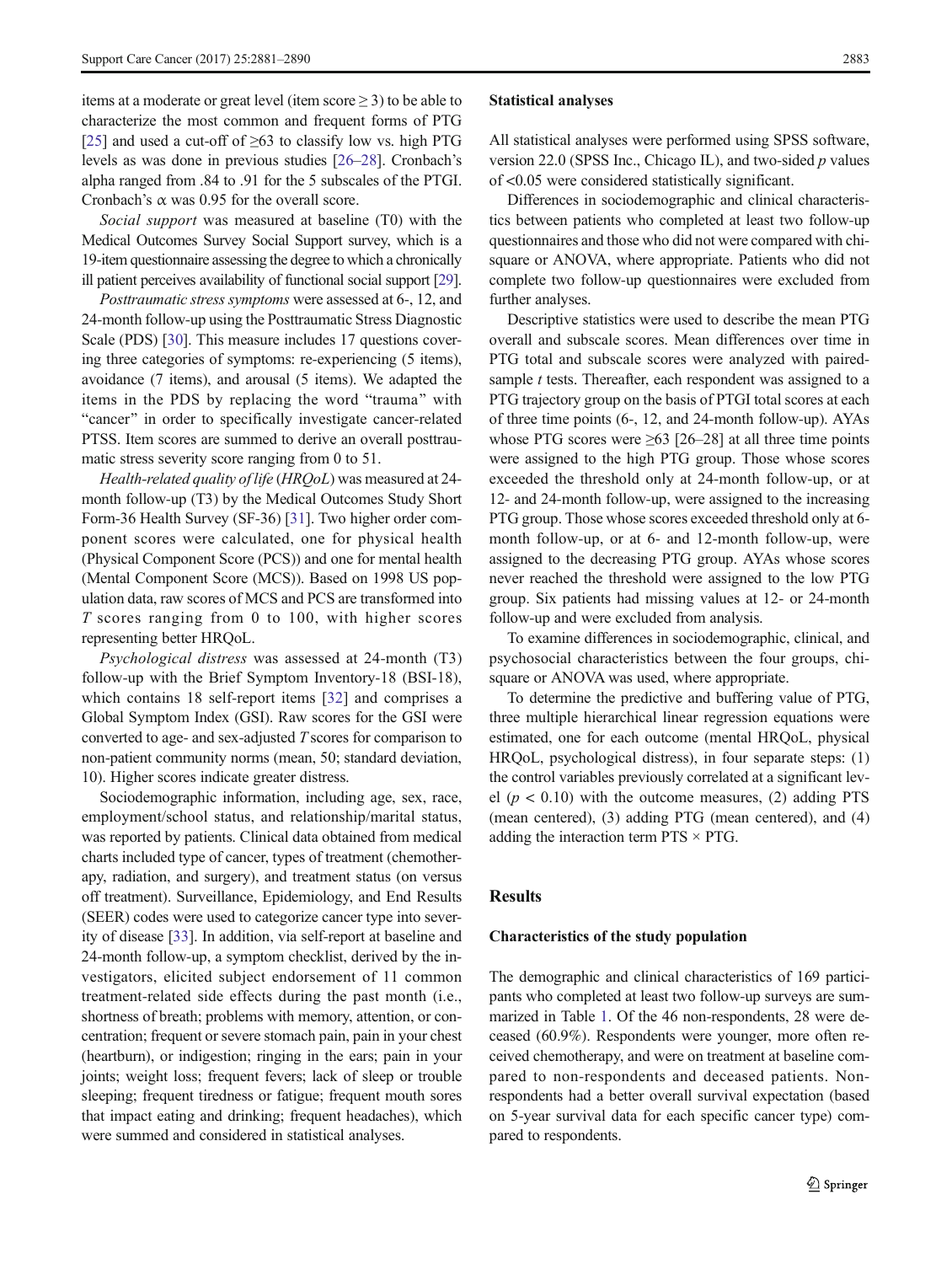## <span id="page-3-0"></span>Table 1 Sample characteristics

|                                      | Respondents with at least 2<br>follow-up questionnaires completed<br>$N = 169 (78.6\%)^a$ | Non-respondents at follow-up<br>$N = 18(8.4\%)$ | Deceased at follow-up<br>$N = 28(13.0\%)$ | $p$ value |
|--------------------------------------|-------------------------------------------------------------------------------------------|-------------------------------------------------|-------------------------------------------|-----------|
| <b>Sex</b>                           |                                                                                           |                                                 |                                           | 0.09      |
| Female                               | 77 (45.6%)                                                                                | 6(33.3%)                                        | 18 (64.3%)                                |           |
| Male                                 | 92 (54.4%)                                                                                | 12 (66.7%)                                      | 10(35.7%)                                 |           |
| Race                                 |                                                                                           |                                                 |                                           | 0.58      |
| White                                | $77(46.1\%)$                                                                              | $7(38.9\%)$                                     | 11 $(39.3\%)$                             |           |
| Hispanic/Latino                      | $72(43.1\%)$                                                                              | $8(44.4\%)$                                     | 11 (39.3%)                                |           |
| Other                                | $18(10.8\%)$                                                                              | 3 (16.7%)                                       | 6(21.4%)                                  |           |
| Relationship status <sup>b</sup>     |                                                                                           |                                                 |                                           | 0.13      |
| N <sub>o</sub>                       | $108(65.1\%)$                                                                             | $8(44.4\%)$                                     | 14 (51.9%)                                |           |
| Yes                                  | 58 (34.9%)                                                                                | $10(55.6\%)$                                    | 13 $(48.1\%)$                             |           |
| <b>Educational</b> level             |                                                                                           |                                                 |                                           | 0.06      |
| Less than high school                | 86 (51.5%)                                                                                | 6(33.3%)                                        | 10(35.7%)                                 |           |
| High school graduate                 | $22(13.2\%)$                                                                              | $4(22.2\%)$                                     | 5(17.9%)                                  |           |
| Some college                         | 34 (20.4%)                                                                                | 7(38.9%)                                        | 4(14.3%)                                  |           |
| College graduate or above            | $25(15.0\%)$                                                                              | $1(5.6\%)$                                      | $9(32.1\%)$                               |           |
| Employment/school status             |                                                                                           |                                                 |                                           | 0.90      |
| Not occupied <sup>c</sup>            | 98 (59.0%)                                                                                | $10(55.6\%)$                                    | $15(62.5\%)$                              |           |
| Occupied <sup>d</sup>                | 68 (41.0%)                                                                                | $8(44.4\%)$                                     | 9(37.5%)                                  |           |
| Age at diagnosis, years<br>Mean (SD) |                                                                                           |                                                 |                                           | 0.012     |
| $14 - 17$                            | 79 (46.7%)                                                                                | $4(22.2\%)$                                     | 5(17.9%)                                  |           |
| $18 - 25$                            | 33 (19.5%)                                                                                | 3(16.7%)                                        | $7(25.0\%)$                               |           |
| $26 - 39$                            | 57 (33.7%)                                                                                | 11 $(61.1\%)$                                   | $16(57.1\%)$                              |           |
| Type of cancer                       |                                                                                           |                                                 |                                           | 0.003     |
| Breast carcinoma                     |                                                                                           |                                                 | $3(10.7\%)$                               |           |
| Hodgkin lymphoma                     | $15(8.9\%)$                                                                               | $1(5.6\%)$<br>3(16.7%)                          | $0(0\%)$                                  |           |
| Non-Hodgkin lymphoma                 | 20(11.8%)<br>13 (7.7%)                                                                    |                                                 |                                           |           |
| Testicular carcinoma                 | 8(4.7%)                                                                                   | $2(11.1\%)$<br>5(27.8%)                         | $2(7.1\%)$<br>$1(3.6\%)$                  |           |
|                                      |                                                                                           |                                                 |                                           |           |
| Female reproductive                  | $3(1.8\%)$                                                                                | $2(11.1\%)$                                     | 3(10.7%)                                  |           |
| Soft tissue sarcoma                  | 19 (11.2%)                                                                                | $0(0\%)$                                        | $2(7.1\%)$                                |           |
| <b>Brain</b><br>Leukemia             | $13(7.7\%)$                                                                               | $0(0\%)$                                        | $1(3.6\%)$                                |           |
|                                      | 44 (26.0%)                                                                                | $1(5.6\%)$                                      | 5(17.9%)                                  |           |
| Bone tumors                          | 21 (12.4%)                                                                                | $1(5.6\%)$                                      | 4(14.3%)                                  |           |
| Other carcinomas <sup>e</sup>        | 13(7.7%)                                                                                  | 3(16.7%)                                        | $7(25.0\%)$                               | 0.03      |
| Severity of cancer by survival rate  |                                                                                           |                                                 |                                           |           |
| $<$ 50%                              | 53 (31.4%)                                                                                | $1(5.6\%)$                                      | $9(32.1\%)$                               |           |
| 50-80%                               | 68 (40.2%)                                                                                | 6(33.3%)                                        | 13 (46.4%)                                |           |
| $>80\%$                              | 48 (28.4%)                                                                                | 11 $(61.1\%)$                                   | $6(21.4\%)$                               |           |
| Type of treatment                    |                                                                                           |                                                 |                                           |           |
| Receiving chemotherapy               | 147 (87.0%)                                                                               | $9(52.9\%)$                                     | 19 (67.9%)                                | < 0.001   |
| Receiving radiation                  | 29 (17.2%)                                                                                | 5(29.4%)                                        | 3(10.7%)                                  | 0.27      |
| Surgical treatment                   | 51 (30.2%)                                                                                | 4(23.5%)                                        | 11 $(39.3%)$                              | 0.50      |
| Treatment status baseline            |                                                                                           |                                                 |                                           | 0.017     |
| Off treatment                        | $9(5.3\%)$                                                                                | 4(22.2%)                                        | 4(14.3%)                                  |           |
| On treatment                         | 160 (94.7%)                                                                               | 14 (77.8%)                                      | 24 (85.7%)                                |           |

<sup>a</sup> For some variables, the sum of number is not 169 because of missing data

 $<sup>b</sup>$  Ouestion was worded as follows: "Are you currently married, living together, or in a significant committed relationship?"</sup>

<sup>c</sup> Response categories included the following: on temporary medical leave/disability, unemployed, and permanently unable to work

<sup>d</sup>Response categories included the following: employed full time, employed part time, full-time homemaker, and full-time student

<sup>e</sup> Other carcinomas included thyroid, melanoma, adrenocortical carcinoma, hepatic carcinoma, colorectal carcinoma, head and neck cancer, and other sarcoma

## Posttraumatic growth

The average PTG total and subscale scores at each follow-up point are shown in Fig. [1.](#page-4-0) At T1, 59% scored high on PTG, while 64% at T2 and 58% at T3 scored ≥63. At 6-month follow-up, all AYAs reported at least one form of PTG, while at 12- and 24-month follow-up all but one AYA reported some form of PTG. The most frequently endorsed items were "An appreciation for the value of my own life" (83–87%), "Knowing I can handle difficulties" (77–81%), "Knowing that I can count on people in times of trouble"  $(72–86\%)$ , "Appreciate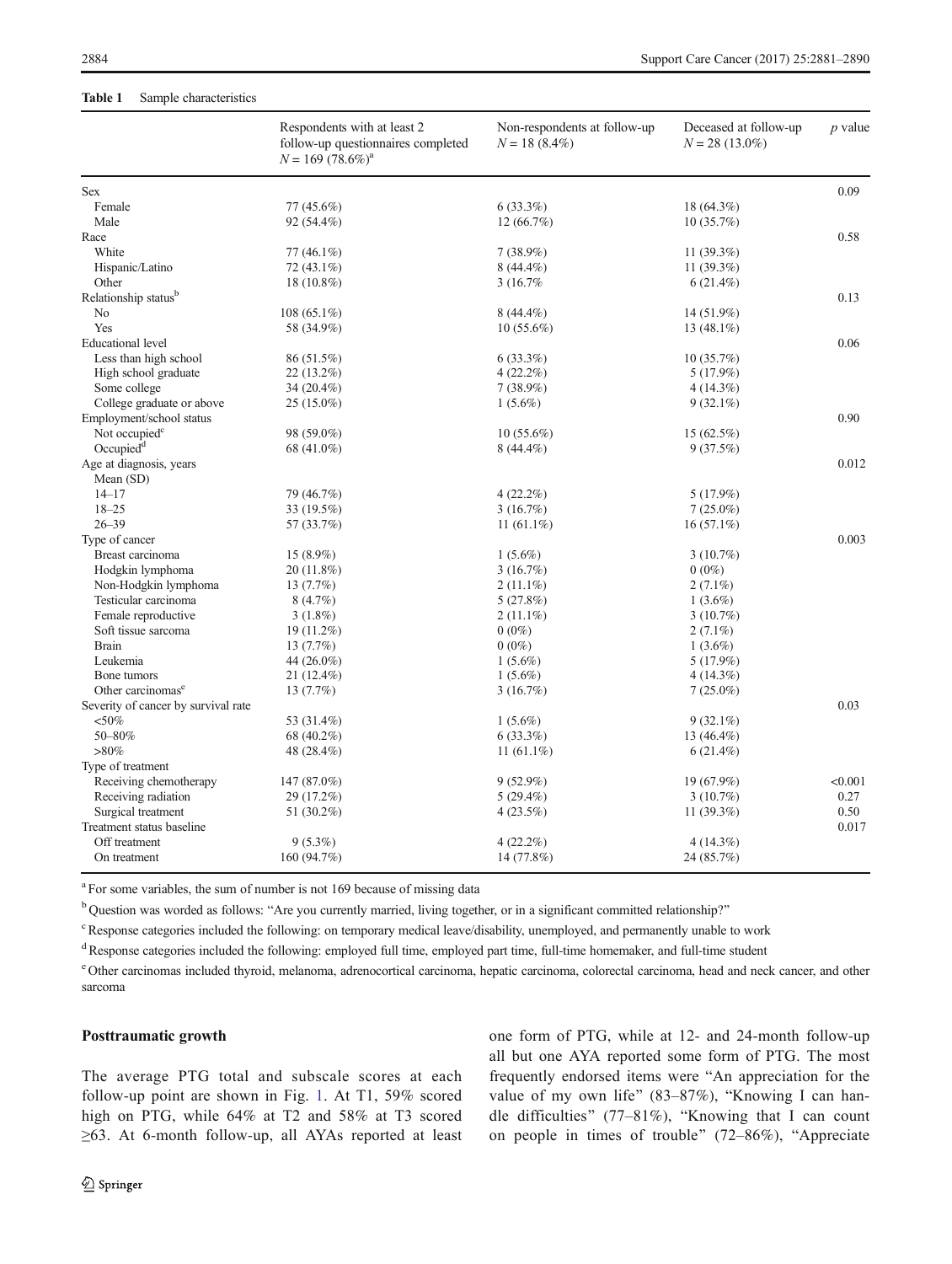<span id="page-4-0"></span>

Fig. 1 Mean PTG subscale scores at each time point. T1 6-month follow-up, T2 12-month follow-up, T3 24-month follow-up

each day" (78–80%), "I discovered that I'm stronger than I thought I was"  $(69-81\%)$ , "I learned a great deal about how wonderful people are"  $(70–80\%)$ , and "My priorities about what is important in life"  $(71–73\%)$ . Paired-sample t tests showed no significant changes in PTG total scores or subscales over time but identified two subscales showing significant change: spiritual change (e.g., "I have a stronger religious faith") which increased from 6 to 12 months ( $p = 0.006$ ) and personal strength (e.g., "I discovered that I am stronger than I thought I was") which improved from  $6$  to 12 months  $(p = 0.001)$  and 6 to 24 months  $(p = 0.003)$ .

Among participants, 73 (45%) had high levels of PTG at all three time points (84, 83, and 86%, respectively), 23 (14%) had decreasing PTG levels (70, 64, and 42%, respectively), 23 (14%) had increasing PTG levels (48, 67, and 80%, respectively), and 44 (27%) had low PTG levels at all time points (38, 42, and 34%, respectively; Fig. 2).

#### **Correlates**

Participants who had high scores on PTG at each time point were more often female, younger, and receiving chemotherapy compared to the other three groups (low PTG, increasing PTG, decreasing PTG; Table [2](#page-5-0)). No differences between the groups were found in other sociodemographic and cancer-related factors.



time. T1 6-month follow-up, T2 12-month follow-up, T3 24 month follow-up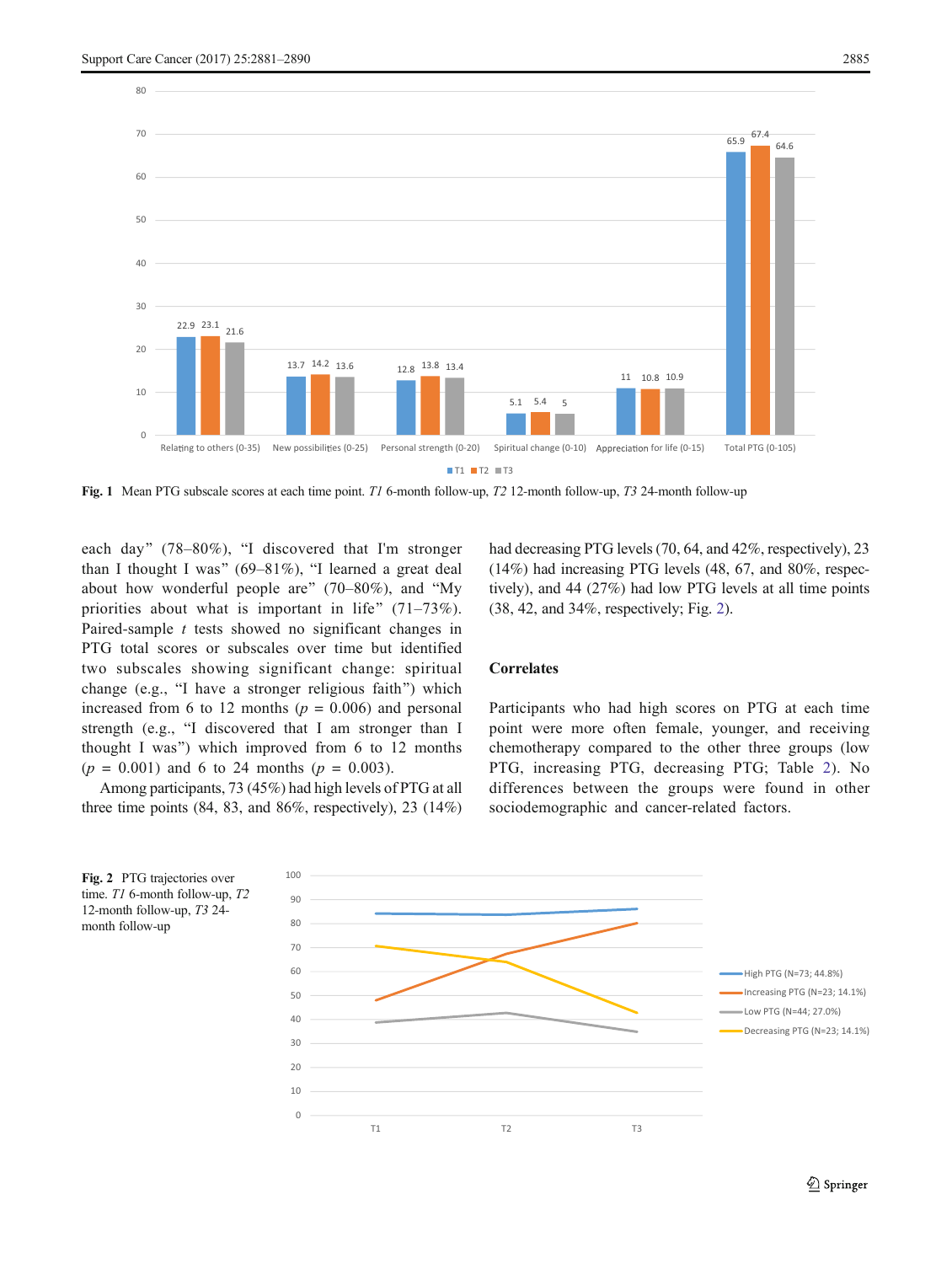# <span id="page-5-0"></span>Table 2 Demographic, clinical, and psychosocial characteristics of patients according to their PTG levels over time

|                                               | High PTG<br>$N = 73$ (44.8%) | Increasing PTG<br>$N = 23(14.1\%)$ | Low PTG<br>$N = 44(27.0\%)$ | Decreasing PTG<br>$N = 23$ (14.1%) | $p$ value |
|-----------------------------------------------|------------------------------|------------------------------------|-----------------------------|------------------------------------|-----------|
| Sociodemographic and clinical characteristics |                              |                                    |                             |                                    |           |
| Sex                                           |                              |                                    |                             |                                    | 0.011     |
| Female                                        | 43 (58.9%)                   | $9(39.1\%)$                        | 18 (40.9%)                  | 5(21.7%)                           |           |
| Male                                          | 30 $(41.1\%)$                | 14 (60.9%)                         | 26 (59.1%)                  | 18 (78.3%)                         |           |
| Race                                          |                              |                                    |                             |                                    | 0.82      |
| White                                         | 31 $(43.1\%)$                | $10(43.5\%)$                       | 21 (47.7%)                  | 13 $(59.1\%)$                      |           |
| Hispanic/Latino                               | 33 (45.8%)                   | 11 $(47.8%)$                       | $17(38.6\%)$                | $8(36.4\%)$                        |           |
| Other                                         | $8(11.1\%)$                  | 2(8.7%)                            | $6(13.6\%)$                 | $1(4.5\%)$                         |           |
| Relationship status over time                 |                              |                                    |                             |                                    | 0.29      |
| Relationship at all time points               | 16(21.9%)                    | 5(21.7%)                           | 7(15.9%)                    | $8(36.4\%)$                        |           |
| No relationship at any time point             | 38 (52.1%)                   | 13 (56.5%)                         | 29 (65.9%)                  | 7(31.8%)                           |           |
| Fluctuating                                   | 19 (26.0%)                   | 5(21.7%)                           | 8 (18.2%)                   | 7(31.8%)                           |           |
| Educational level 24-month follow-up          |                              |                                    |                             |                                    | 0.064     |
| Less than high school                         | 28 (51.9%)                   | $6(31.6\%)$                        | 10(26.3%)                   | 3(17.6%)                           |           |
| High school graduate                          | $10(18.5\%)$                 | $5(26.3\%)$                        | $8(21.1\%)$                 | 3(17.6%)                           |           |
| Some college                                  | $8(14.8\%)$                  | $4(21.1\%)$                        | 11 $(28.9\%)$               | $9(52.9\%)$                        |           |
| College graduate or above                     | $8(14.8\%)$                  | $4(21.1\%)$                        | 9(23.7%)                    | 2(11.8%)                           |           |
| Occupational status over time                 |                              |                                    |                             |                                    | 0.67      |
| Job/school at all time points                 | 34 (47.2%)                   | $8(34.8\%)$                        | 17 (38.6%)                  | $7(30.4\%)$                        |           |
| No job/school at any time point               | 15 (20.8%)                   | $7(30.4\%)$                        | $8(18.2\%)$                 | $6(26.1\%)$                        |           |
| Fluctuating                                   | 23 (31.9%)                   | 8 (34.8%)                          | 19 (43.2%)                  | $10(43.5\%)$                       |           |
| Age at diagnosis, years                       |                              |                                    |                             |                                    |           |
| Mean (SD)                                     | 21.9(8.9)                    | 23.7(9.0)                          | 22.2(8.6)                   | 27.7(8.8)                          | 0.046     |
| $14 - 17$                                     | 41 (56.2%)                   | $10(43.5\%)$                       | 21 (47.7%)                  | $3(13.0\%)$                        | 0.009     |
| $18 - 25$                                     | $8(11.0\%)$                  | $4(17.4\%)$                        | 11 $(25.0\%)$               | $9(39.1\%)$                        |           |
| $26 - 39$                                     | 24 (32.9%)                   | $9(39.1\%)$                        | 12(27.3%)                   | 11 $(47.8%)$                       |           |
| Severity of cancer by survival rate           |                              |                                    |                             |                                    | 0.78      |
| $<$ 50%                                       | 24 (32.9%)                   | $8(34.8\%)$                        | $16(36.4\%)$                | $4(17.4\%)$                        |           |
| 50-80%                                        | 27 (37.0%)                   | $9(39.1\%)$                        | 17 (38.6%)                  | $10(43.5\%)$                       |           |
| $>\!\!80\%$                                   | 22 (30.1%)                   | $6(26.1\%)$                        | 11 $(25.0\%)$               | $9(39.1\%)$                        |           |
| Type of treatment (cumulative)                |                              |                                    |                             |                                    | 0.034     |
| Receiving chemotherapy                        | 70 (100%)                    | 21 (91.3%)                         | 39 (88.6%)                  | 20 (87.0%)                         | 0.82      |
| Receiving radiation                           | 16 (26.2%)                   | 6(28.6%)                           | $8(20.0\%)$                 | 6(35.3%)                           | 0.58      |
| Surgical treatment                            | 44 (65.7%)                   | $15(75.0\%)$                       | $26(63.4\%)$                | $17(85.0\%)$                       |           |
| Treatment status over time                    |                              |                                    |                             |                                    |           |
| On treatment at all time points               | 16 (21.9%)                   | 5(21.7%)                           | $7(15.0\%)$                 | $8(36.4\%)$                        |           |
| Off treatment at all time points              | 38 (52.1%)                   | 13 $(56.5\%)$                      | 29 (65.9%)                  | 7(31.8%)                           |           |
| Fluctuating                                   | 19 $(26.0\%)$                | 5(21.7%)                           | $8(18.2\%)$                 | $7(31.8\%)$                        |           |
| Number of symptoms baseline                   |                              |                                    |                             |                                    | 0.34      |
| Mean                                          | 5.5(2.4)                     | 4.6(3.0)                           | 4.9(2.4)                    | 4.8(2.8)                           |           |
| Number of symptoms 24-month follow-up         |                              |                                    |                             |                                    | 0.81      |
| Mean (SD)                                     | 3.0(2.9)                     | 2.9(2.3)                           | 3.4(2.7)                    | 2.7(2.6)                           |           |
| Total social support baseline mean (SD)       | 82.2 (15.6)                  | 75.9 (18.9)                        | 79.1 (14.8)                 | 80.4(16.1)                         | 0.40      |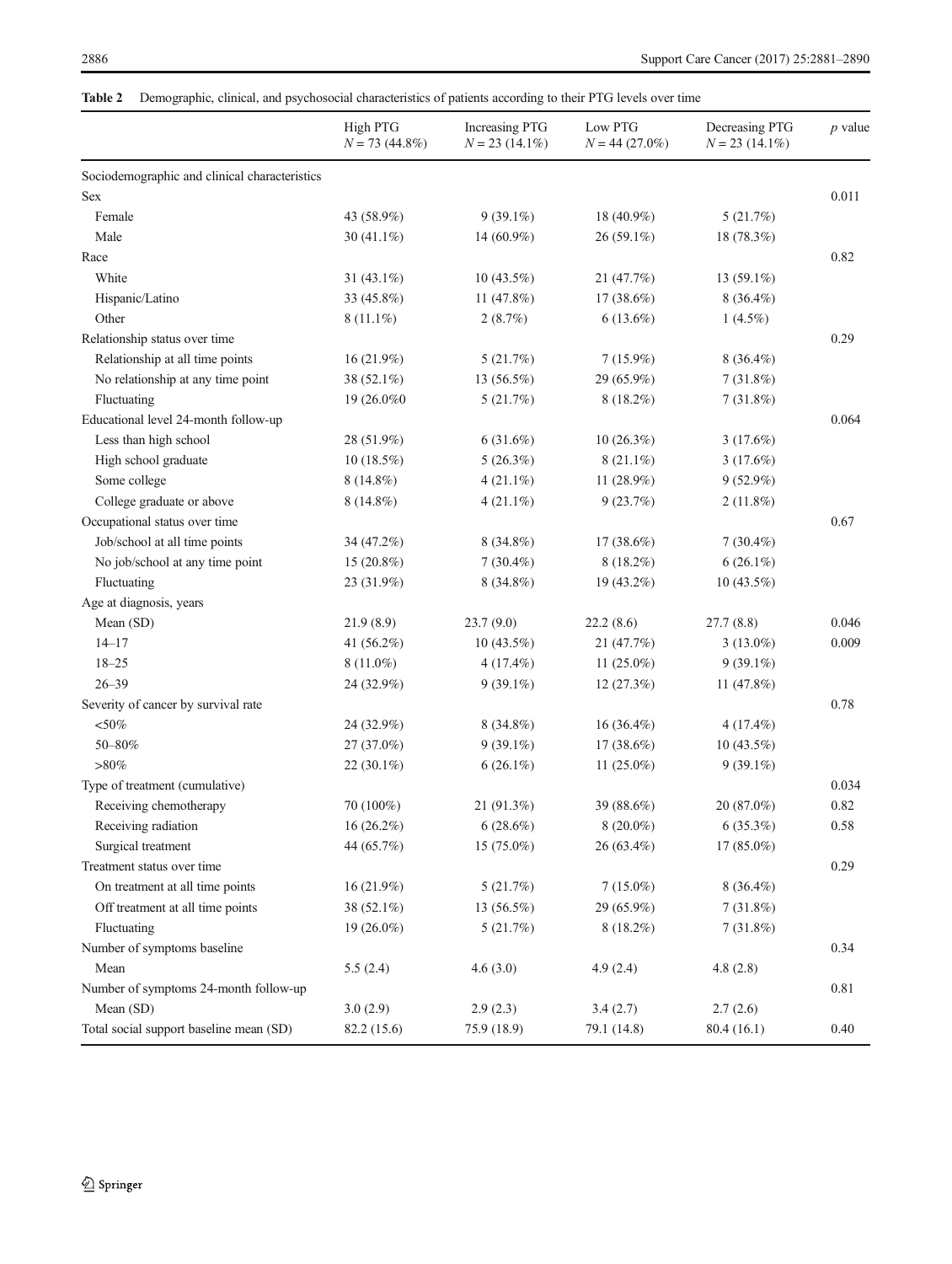**Table 3** Final hierarchical regression analysis of PTG  $\times$  PTS interaction at 6-month follow-up on HRQoL and psychological distress at 24-month follow-up

|                                            | $\beta$   |
|--------------------------------------------|-----------|
| Mental HRQoL (MCS)                         |           |
| Treatment status (off treatment)           | $0.25**$  |
| Occupational status<br>(not at school/job) | $-0.20*$  |
| Social support                             | 0.05      |
| Symptoms at 24-month follow-up             | $-0.18*$  |
| PTS at 6-month follow-up                   | $-0.42**$ |
| PTG at 6-month follow-up                   | $0.19*$   |
| $PTS \times PTG$                           | $-0.07$   |
| F                                          | $9.26**$  |
| $R^2$                                      | 0.42      |
| Physical HRQoL (PCS)                       |           |
| Occupational status<br>(not at school/job) | $-0.11$   |
| Social support                             | 0.13      |
| Symptoms at 24-month follow-up             | $-0.38**$ |
| PTS at 6-month follow-up                   | $-0.13$   |
| PTG at 6-month follow-up                   | 0.04      |
| $PTS \times PTG$                           | 0.11      |
| $\overline{F}$                             | $5.57**$  |
| $R^2$                                      | 0.27      |
| Psychological distress                     |           |
| Treatment status (off treatment)           | $-0.16*$  |
| Occupational status (not at school/job)    | 0.09      |
| Social support                             | $-0.13$   |
| Symptoms at 24-month follow-up             | $0.35**$  |
| PTS at 6-month follow-up                   | $0.48**$  |
| PTG at 6-month follow-up                   | $-0.14*$  |
| $PTS \times PTG$                           | $-0.12$   |
| F                                          | $17.14**$ |
| $R^2$                                      | 0.56      |

 $*_{p}$  < 0.05;  $*_{p}$  < 0.01

# Association between PTG and HRQoL and psychological distress

Table 3 summarizes the results of the hierarchical regression equations performed. Results show that PTG level at 6-month follow-up is predictive of mental HRQoL ( $\beta = 0.19$ ;  $p = 0.026$ ) and psychological distress ( $\beta = -0.14$ ;  $p = 0.043$ ) at 24-month follow-up when corrected for PTS at 6-month follow-up and covariates which were related to the outcomes on bivariate level. No relationship between PTG and physical HRQoL was found. Note that PTS also remained a significant predictor of mental HRQoL and psychological distress (Table 3).

# Buffering effect of PTG on link between PTS and HRQoL and psychological distress

Results revealed no significant interaction effects between PTS and PTG on outcomes, indicating that buffering did not take place (Table 3).

# Discussion

In this prospective follow-up study, we found that most AYAs with cancer experience some degree of PTG between 6 and 24 months after baseline assessment. In accordance with the literature, the most frequently scored PTGI items included a sense of enhanced life appreciation, reinforced interpersonal relationships, and personal strengthening, whereas finding new opportunities and spiritual change were the least endorsed areas of growth [\[25](#page-8-0)–[27,](#page-8-0) [34](#page-9-0), [35\]](#page-9-0). Our study adds to the current literature by showing that PTG is a dynamic process within individuals. Although no significant mean differences in PTG scores were found over time within the sample as a whole, we were able to identify four trajectories of individual change or stableness: high PTG, increasing PTG, decreasing PTG, and low PTG. Interestingly, the number of individuals who showed increasing PTG over time approximately matched those who showed decreasing PTG. A major goal for future work should be increasing the prevalence of increasing PTG profiles.

When looking at factors promoting or preventing PTG in different studies, our findings show that females, younger AYAs, and those who received chemotherapy more often were found in the high PTG group and least often in the low PTG group. Some researchers have suggested that women are, on average, more emotion-focused in their coping strategies and may therefore be more often able than men to derive a sense of positive meaning from the traumatic experience of cancer [\[10,](#page-8-0) [36\]](#page-9-0). Younger patients might be more aware of and motivated to conform to expectations to adopt a positive attitude in the face of cancer than are older patients [[27](#page-8-0), [37](#page-9-0)]. It may also be that a cancer diagnosis is more stressful and necessitates more developmental readjustment for younger AYAs [\[10](#page-8-0)], leading to more PTG. The other way around, the impact of cancer on younger AYAs is happening at a time when most of them still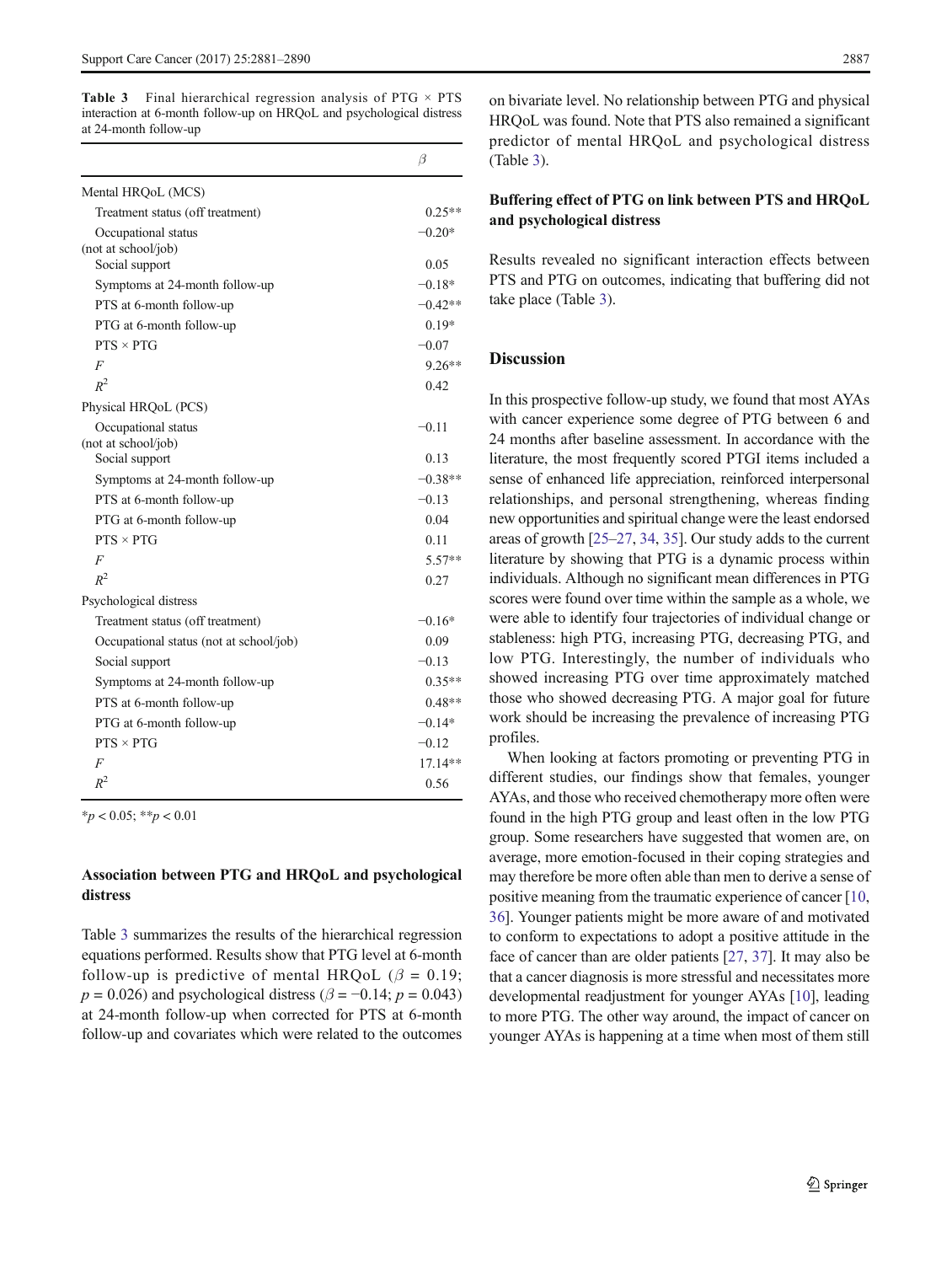have support of their family/parents, they are just starting out on life, have not yet gained (financial) independence or are still reliant on parents, and do not have children or families of their own to worry about whilst those who are diagnosed as older AYAs may have all these responsibilities of having a job, family, and mortgage, which may potentially make a cancer diagnosis more life disrupting and may limit them to find benefit of their cancer experience. It could also be that older AYAs are more aware of what a cancer diagnosis may mean for them in terms of their health and their future. One might also hypothesize that receipt of more aversive treatments that produce greater life disruption (e.g., chemotherapy) might set the stage for greater PTG [[10\]](#page-8-0); however, studies have demonstrated no association between chemotherapy and PTG [[20,](#page-8-0) [26,](#page-8-0) [35\]](#page-9-0).

Findings to date regarding PTG following a cancer diagnosis have been quite inconsistent regarding relationships with well-being; PTG is sometimes shown to be positively related to adjustment to cancer, but sometimes inversely, and often with little relationship at all [\[10,](#page-8-0) [19\]](#page-8-0). We found a direct positive predictive effect of PTG on mental HRQoL and a direct negative predictive effect on psychological distress. This suggests that PTG may reflect a cognitive adaptation process in response to a cancer diagnosis [[19,](#page-8-0) [20\]](#page-8-0), helping the AYAs to better mentally adjust to the cancer experience. PTG may provide a positive engagement with life, strengthening peoples' feelings of self-reliance and fostering social relationships [\[38](#page-9-0)], which may explain these direct relationships. On the other hand, PTG was not a predictor of physical HRQoL. It seems that this outcome is more influenced by the physical symptoms AYAs are currently coping with than by PTG. One explanation for the lack of this relationship could be that PTGI measures psychosocial areas of growth and not physical domains [\[39](#page-9-0)]. Future research could explore the predictive value of physical HRQoL for PTG.

Inconsistent with previous research identifying PTG as a buffer against the harmful effects of PTS [[34](#page-9-0), [40\]](#page-9-0), PTG did not interact with PTS to predict these outcomes in our study. It could be hypothesized that PTS and PTG consist of different processes which may co-exist but are largely independent [[13,](#page-8-0) [26,](#page-8-0) [27,](#page-8-0) [41\]](#page-9-0). PTG reflects a coping process or resource that triggers the cognitive reconstruction of the individual's beliefs and strengths, while PTS is more an emotional process of intrusive thoughts, avoidance behavior, and heightened arousability with an aversive nature [[42\]](#page-9-0). However, there is one study showing that re-experiencing trauma (a symptom of PTS) has a curvilinear relationship with two scales of the PTGI (new possibilities and personal strengths), showing that re-experiencing may also represent a cognitive process necessary to achieve personal growth for AYAs [[13\]](#page-8-0). The authors state that opportunities to engage family, friends, cancer survivors, or health care professionals in frank discussions about fears, worries, or concerns may help AYAs re-experience

cancer in a way that enhances their understanding of what happened to them and contributes to better mental well-being.

One potential implication of these findings is that helping AYAs with cancer who experience low or decreasing levels of PTG find meaning and benefits in the cancer experience may help improve their mental adjustment. This may be accomplished by encouraging the reappraisal of the situation (positive reframing) or the emotional disclosure of inner feelings and fears [\[43](#page-9-0)]. A written emotional disclosure intervention, whereby adult breast cancer survivors were randomized to write about positive thoughts and feelings related to their cancer, showed that those who wrote down positive feelings reported less physician visits for medical comorbidities and distress than survivors who wrote down facts of their experience [[43\]](#page-9-0). In addition, two cognitive-behavioral interventions among adult cancer patients, that included elements of coping skills training, relaxation exercises, conflict resolution, and emotional expression, had beneficial effects on PTG [[44,](#page-9-0) [45\]](#page-9-0). Another way to enhance PTG may be regular physical activity. The physiological benefit of physical activity may be stress reduction. Physical activity may also increase levels of social support for AYA cancer patients and serve as an active coping strategy to decrease levels of distress [\[15\]](#page-8-0). In addition, physical activity can improve AYA cancer patients' selfefficacy levels, whereby the experience of positive feelings may be enhanced. As PTG predicts mental well-being, interventions focused on improving PTG are likely beneficial in the early post-treatment period.

This study is limited by the fact that PTG trajectory group sizes were too small to conduct multivariate linear regression on outcomes. Therefore, we used mean-centered continuous PTG scores at 6-month follow-up to predict outcomes at 24 month follow-up. Longitudinal mixed model analyses were not conducted because of the lack of HRQoL data at 6 month follow-up. Furthermore, with regard to instrumentation, the current study relied upon generic instruments with limited evidence of validity and reliability in study samples consisting of persons under 18 years of age. In addition, we did not assess social desirability. Some cancer patients believe they should derive growth from their cancer experience and subsequently may report such growth regardless of their personal experience of positive change or benefit [\[41\]](#page-9-0). Similarly, some cancer patients know thinking and talking positively about their cancer experience will elicit positive attention from others [\[46\]](#page-9-0). Future research is needed to examine the meaning of PTG for AYAs in the broader contexts of their lives and the ways in which they process their experiences. For example, the four PTG trajectories could indicate that PTG functions as a coping style early after diagnosis but becomes real growth for some after a longer period of time [\[47](#page-9-0)].

In conclusion, this study shows that PTG is a dynamic process within the individual AYA cancer patient that predicts mental well-being outcomes but does not serve to buffer PTS.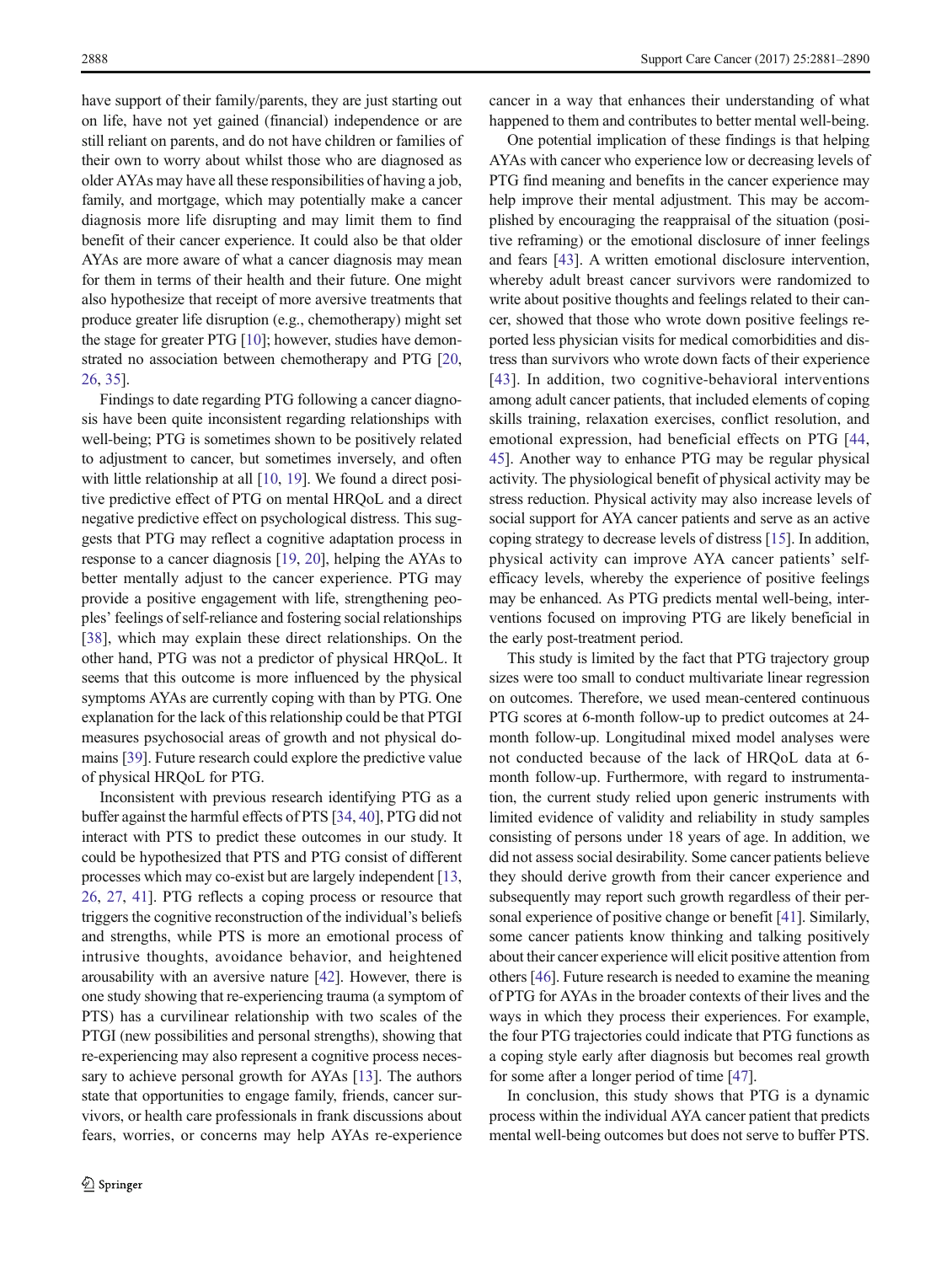<span id="page-8-0"></span>Psychosocial interventions should focus on both PTS and PTG in order to promote positive adjustment for AYAs diagnosed with cancer.

#### Compliance with ethical standards

Funding This study was supported by HopeLab Foundation, Redwood City, CA. Dr. Olga Husson (KUN2015-7527) is supported by a Social Psychology Fellowship from the Dutch Cancer Society. None of these funders had control over study design, data collection, data analysis, and reporting. The authors have full control of all primary data and will allow the journal to review the data if requested.

Conflict of interest The authors declare that they have no conflict of **interest** 

Ethical approval All procedures performed in studies involving human participants were in accordance with the ethical standards of the institutional and/or national research committee and with the 1964 Helsinki Declaration and its later amendments or comparable ethical standards.

Open Access This article is distributed under the terms of the Creative Commons Attribution-NonCommercial 4.0 International License (http:// creativecommons.org/licenses/by-nc/4.0/), which permits any noncommercial use, distribution, and reproduction in any medium, provided you give appropriate credit to the original author(s) and the source, provide a link to the Creative Commons license, and indicate if changes were made.

#### References

- 1. Adolescent and Young Adult Oncology Progress Review Group 2006. Closing the gap: research and care imperatives for adolescents and young adults with cancer. Bethesda, MD: National Institute of Health, National Cancer Institute, and Livestrong Young Ault Alliance, NIH Publication No. 06–6067
- 2. Haase JE, Phillips CR (2004) The adolescent/young adult experience. J Pediatr Oncol Nurs 21:145–149
- 3. Arnett JJ (2000) Emerging adulthood. A theory of development from the late teens through the twenties. Am Psychol 55:469–480
- 4. Thomas DM, Albritton KH, Ferrari A (2010) Adolescent and young adult oncology: an emerging field. J Clin Oncol 28:4781– 4782
- 5. Zebrack BJ (2011) Psychological, social, and behavioral issues for young adults with cancer. Cancer 117:2289–2294
- 6. Smith AW, Bellizzi KM, Keegan TH et al (2013) Health-related quality of life of adolescent and young adult patients with cancer in the United States: the adolescent and young adult health outcomes and patient experience study. J Clin Oncol 31:2136–2145
- Selye H (1956) The stress of life. McGraw-Hill, New York
- 8. Calhoun LG, Tedeschi RG (1999) Facilitating posttraumatic growth. A clinician's guide. Lawrence Erlbaum Associates, Mahwah
- 9. Calhoun LG, Tedeschi RG (2002) Posttraumatic growth: the positive lessons of loss. In: Neimeyer RA (ed) Meaning reconstruction and the experience of loss. American Psychological Association, Washington, DC, pp 157–172
- 10. Stanton AL, Bower JE, Low CA (2006) Posttraumatic growth after cancer. In: Calhoun LG, Tedeschi RG (eds) Handbook of posttraumatic growth: research and practice. Erlbaum Associates, Mahwah, New Jersey, pp 138–175
- 11. Wicks L, Mitchell A (2010) The adolescent cancer experience: loss of control and benefit finding. Eur J Cancer Care (Engl) 19:778– 785
- 12. Salsman JM, Garcia SF, Yanez B et al (2014) Physical, emotional, and social health differences between posttreatment young adults with cancer and matched healthy controls. Cancer 120:2247–2254
- Zebrack B, Kwak M, Salsman J et al (2015) The relationship between posttraumatic stress and posttraumatic growth among adolescent and young adult (AYA) cancer patients. Psychooncology 24:162–168
- 14. Monteiro S, Torres A, Morgadinho R, Pereira A (2013) Psychosocial outcomes in young adults with cancer: emotional distress, quality of life and personal growth. Arch Psychiatr Nurs 27:299–305
- 15. Love C, Sabiston CM (2011) Exploring the links between physical activity and posttraumatic growth in young adult cancer survivors. Psychooncology 20:278–286
- 16. Seitz DC, Hagmann D, Besier T et al (2011) Life satisfaction in adult survivors of cancer during adolescence: what contributes to the latter satisfaction with life? Qual Life Res 20:225–236
- 17. Calhoun LG, Tedeschi RG (1995) Trauma and transformation: growing in the aftermath of suffering. SAGE Publications, Thousand Oaks, CA
- 18. Davis CG, Nolen-Hoeksema S, Larson J (1998) Making sense of loss and benefiting from the experience: two construals of meaning. J Pers Soc Psychol 75:561–574
- 19. Helgeson VS, Reynolds KA, Tomich PL (2006) A meta-analytic review of benefit finding and growth. J Consult Clin Psychol 74: 797–816
- 20. Morrill EF, Brewer NT, O'Neill SC et al (2008) The interaction of post-traumatic growth and post-traumatic stress symptoms in predicting depressive symptoms and quality of life. Psychooncology 17:948–953
- 21. McCarthy MC, McNeil R, Drew S et al (2016) Psychological distress and posttraumatic stress symptoms in adolescents and young adults with cancer and their parents. J Adolesc Young Adult Oncol In press
- 22. Kwak M, Zebrack BJ, Meeske KA et al (2013) Prevalence and predictors of post-traumatic stress symptoms in adolescent and young adult cancer survivors: a 1-year follow-up study. Psychooncology 22:1798–1806
- 23. Meeske KA, Ruccione K, Globe DR, Stuber ML (2001) Posttraumatic stress, quality of life, and psychological distress in young adult survivors of childhood cancer. Oncol Nurs Forum 28: 481–489
- 24. Tedeschi RG, Calhoun LG (1996) The posttraumatic growth inventory: measuring the positive legacy of trauma. J Trauma Stress 9: 455–471
- 25. Gianinazzi ME, Rueegg CS, Vetsch J et al (2016) Cancer's positive flip side: posttraumatic growth after childhood cancer. Support Care Cancer 24:195–203
- 26. Cordova MJ, Giese-Davis J, Golant M, Kronenwetter C, Chang V, Spiegel D (2007) Breast cancer as trauma: posttraumatic stress and posttraumatic growth. J Clin Psychol Med Settings 14:308–319
- 27. Widows MR, Jacobsen PB, Booth-Jones M, Fields KK (2005) Predictors of posttraumatic growth following bone marrow transplantation for cancer. Health Psychol 24:266–273
- 28. Jansen L, Hoffmeister M, Chang-Claude J et al (2011) Benefit finding and post-traumatic growth in long-term colorectal cancer survivors: prevalence, determinants, and associations with quality of life. Br J Cancer 105:1158–1165
- 29. Sherbourne CD, Stewart AL (1991) The MOS social support survey. Soc Sci Med 32:705–714
- 30. Foa EB, Cashman L, Jaycox L, Perry K (1997) The validation of a self-report measure of posttraumatic stress disorder: the posttraumatic diagnostic scale. Psychol Assess 9:445–451